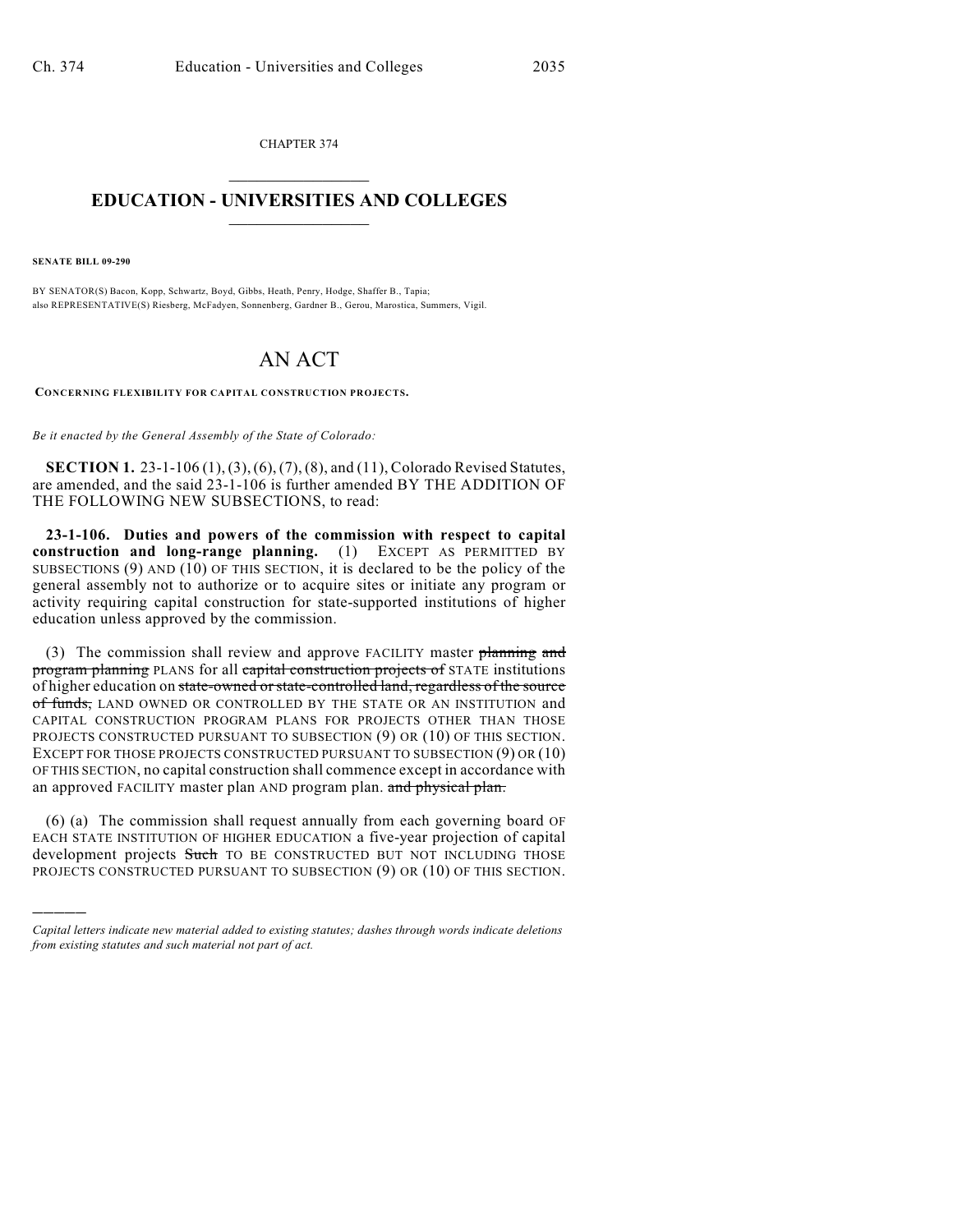THE projection shall include the estimated cost, the method of funding, a schedule for project completion, and the governing board-approved priority for each project. The commission shall determine whether a proposed project is consistent with THE role and mission and master planning of the institution and conforms to standards recommended by the commission.

(b) THE COMMISSION SHALL REQUEST ANNUALLY FROM THE GOVERNING BOARD OF EACH STATE INSTITUTION OF HIGHER EDUCATION A TWO-YEAR PROJECTION OF CAPITAL CONSTRUCTION PROJECTS TO BE CONSTRUCTED PURSUANT TO SUBSECTION (9) OR (10) OF THIS SECTION AND ESTIMATED TO REQUIRE TOTAL PROJECT EXPENDITURES EXCEEDING TWO MILLION DOLLARS. THE PROJECTION SHALL INCLUDE THE ESTIMATED COST, THE METHOD OF FUNDING, AND A SCHEDULE FOR PROJECT COMPLETION FOR EACH PROJECT. AN INSTITUTION SHALL AMEND THE PROJECTION PRIOR TO COMMENCING A PROJECT THAT IS NOT INCLUDED IN THE INSTITUTION'S MOST RECENT PROJECTION.

(7) (a) The commission annually shall establish PREPARE a unified, five-year capital improvements program REPORT OF PROJECTS TO BE CONSTRUCTED, BUT NOT INCLUDING THOSE PROJECTS CONSTRUCTED PURSUANT TO SUBSECTION (9) OR (10) OF THIS SECTION, coordinated with education plans. and THE COMMISSION shall transmit THE REPORT to the office of state planning and budgeting, the governor, and the general assembly, consistent with the executive budget timetable, TOGETHER WITH a recommended priority of funding of capital construction projects for the system of public higher education. The commission shall annually transmit the recommended priority of funding of capital construction projects to the capital development committee no later than November 1 of each year.

(b) Except as provided in subsection (5) of this section, it is the policy of the general assembly to appropriate funds only for projects approved by the commission.

(c) (I) THE COMMISSION ANNUALLY SHALL PREPARE A UNIFIED, TWO-YEAR CAPITAL IMPROVEMENTS REPORT FOR PROJECTS TO BE CONSTRUCTED PURSUANT TO SUBSECTION (9) OR (10) OF THIS SECTION AND ESTIMATED TO REQUIRE TOTAL PROJECT EXPENDITURES EXCEEDING TWO MILLION DOLLARS, COORDINATED WITH EDUCATION PLANS. THE COMMISSION SHALL TRANSMIT THE REPORT TO THE OFFICE OF STATE PLANNING AND BUDGETING, THE GOVERNOR, AND THE GENERAL ASSEMBLY, CONSISTENT WITH THE EXECUTIVE BUDGET TIMETABLE.

(II) (A) COMMENCING IN THE 2010 REGULAR LEGISLATIVE SESSION, AND IN EACH REGULAR LEGISLATIVE SESSION THEREAFTER, THE COMMISSION SHALL SUBMIT THE TWO-YEAR PROJECTIONS PREPARED BY EACH STATE INSTITUTION OF HIGHER EDUCATION FOR THE 2010-11 AND 2011-12 FISCAL YEARS, AND FOR EACH TWO-YEAR PERIOD THEREAFTER AS APPLICABLE, TO THE OFFICE OF STATE PLANNING AND BUDGETING AND THE CAPITAL DEVELOPMENT COMMITTEE. BEGINNING IN THE 2010 REGULAR LEGISLATIVE SESSION AND IN EACH REGULAR LEGISLATIVE SESSION THEREAFTER, THE CAPITAL DEVELOPMENT COMMITTEE SHALL CONDUCT A HEARING ON THE PROJECTIONS AND EITHER APPROVE THE PROJECTIONS OR RETURN THE PROJECTIONS TO THE INSTITUTION FOR MODIFICATION. THE COMMISSION AND THE OFFICE OF STATE PLANNING AND BUDGETING SHALL PROVIDE THE CAPITAL DEVELOPMENT COMMITTEE WITH COMMENTS CONCERNING EACH PROJECTION.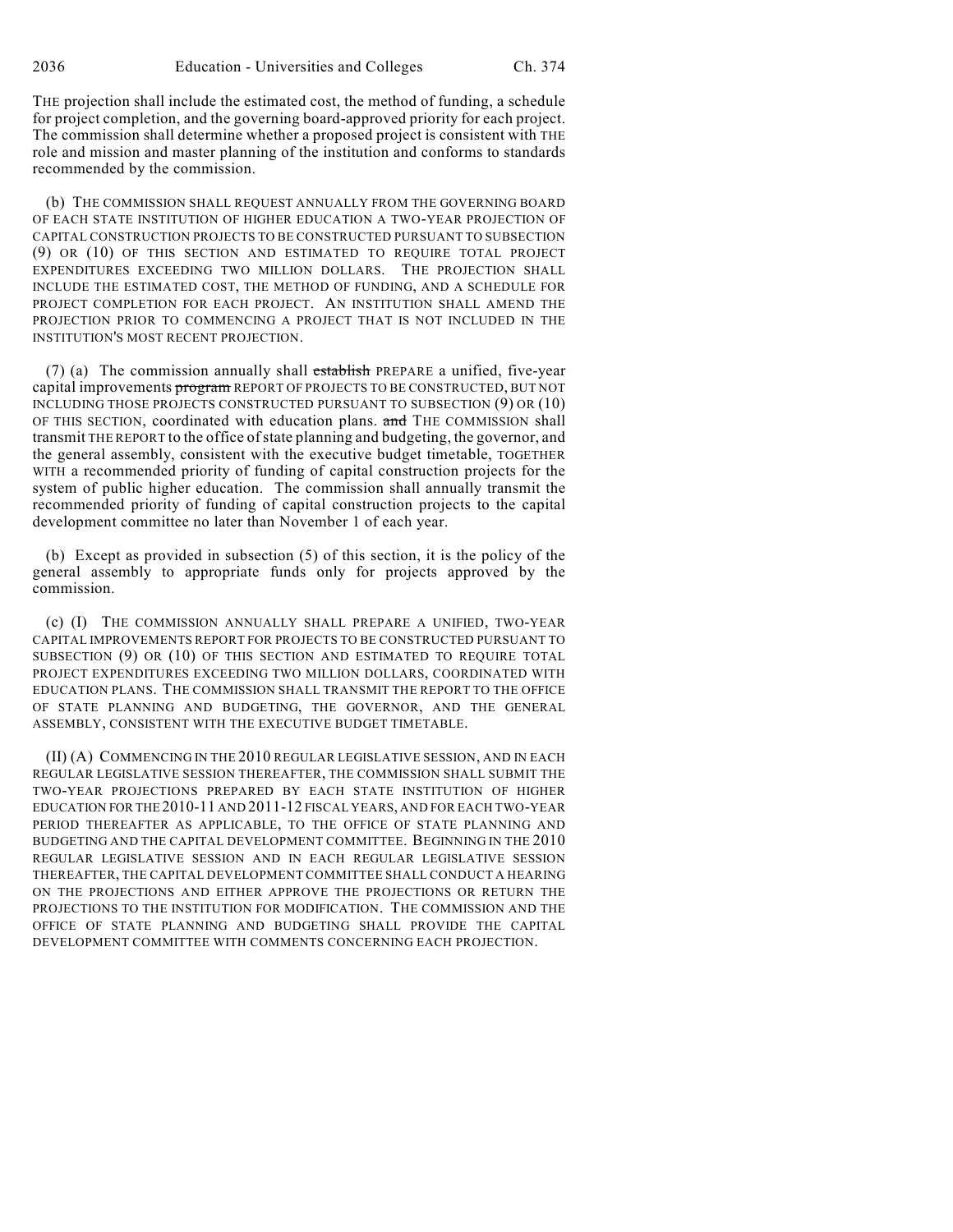(B) A STATE INSTITUTION OF HIGHER EDUCATION MAY SUBMIT TO THE STAFF OF THE CAPITAL DEVELOPMENT COMMITTEE, THE COMMISSION, AND THE OFFICE OF STATE PLANNING AND BUDGETING AN AMENDMENT TO ITS APPROVED TWO-YEAR PROJECTION. THE CAPITAL DEVELOPMENT COMMITTEE SHALL CONDUCT A HEARING ON THE AMENDMENT WITHIN THIRTY DAYS AFTER SUBMISSION DURING A REGULAR LEGISLATIVE SESSION OF THE GENERAL ASSEMBLY OR WITHIN FORTY-FIVE DAYS AFTER SUBMISSION DURING ANY PERIOD THAT THE GENERAL ASSEMBLY IS NOT IN REGULAR LEGISLATIVE SESSION. THE CAPITAL DEVELOPMENT COMMITTEE SHALL EITHER APPROVE THE PROJECTIONS OR RETURN THE PROJECTIONS TO THE INSTITUTION FOR MODIFICATION. THE COMMISSION AND THE OFFICE OF STATE PLANNING AND BUDGETING SHALL PROVIDE THE CAPITAL DEVELOPMENT COMMITTEE WITH COMMENTS CONCERNING EACH AMENDMENT.

(8) Any acquisition or utilization of real property by a state-supported institution of higher education that is conditional upon or requires expenditures of state-controlled funds or federal funds shall be subject to the approval of the commission, whether acquisition is by lease-purchase, purchase, gift, or otherwise.

(10.5) (a) FOR ANY PROJECT COMMENCED PURSUANT TO SUBSECTION (9) OR (10) OF THIS SECTION, IF, AFTER COMMENCEMENT OF CONSTRUCTION, THE GOVERNING BOARD OF THE INSTITUTION RECEIVES AN ADDITIONAL GIFT, GRANT, OR DONATION FOR THE PROJECT, THE GOVERNING BOARD MAY AMEND THE PROJECT WITHOUT THE APPROVAL OF THE COMMISSION, THE OFFICE OF STATE PLANNING AND BUDGETING, THE CAPITAL DEVELOPMENT COMMITTEE, OR THE JOINT BUDGET COMMITTEE SO LONG AS THE GOVERNING BOARD NOTIFIES THE COMMISSION, THE OFFICE OF STATE PLANNING AND BUDGETING, THE CAPITAL DEVELOPMENT COMMITTEE, AND THE JOINT BUDGET COMMITTEE IN WRITING, EXPLAINING HOW THE PROJECT HAS BEEN AMENDED AND VERIFYING THE RECEIPT OF THE ADDITIONAL GIFT, GRANT, OR DONATION.

(b) FOR ANY PROJECT COMMENCED PURSUANT TO SUBSECTION (9) OR (10) OF THIS SECTION, THE GOVERNING BOARD MAY ENHANCE THE PROJECT IN AN AMOUNT NOT TO EXCEED FIFTEEN PERCENT OF THE ORIGINAL ESTIMATE OF THE COST OF THE PROJECT WITHOUT THE APPROVAL OF THE COMMISSION, THE OFFICE OF STATE PLANNING AND BUDGETING, THE CAPITAL DEVELOPMENT COMMITTEE, OR THE JOINT BUDGET COMMITTEE SO LONG AS THE GOVERNING BOARD NOTIFIES THE COMMISSION, THE OFFICE OF STATE PLANNING AND BUDGETING, THE CAPITAL DEVELOPMENT COMMITTEE, AND THE JOINT BUDGET COMMITTEE IN WRITING, EXPLAINING HOW THE PROJECT HAS BEEN ENHANCED AND THE SOURCE OF THE MONEYS FOR THE ENHANCEMENT.

(11) (a) Each STATE institution OF HIGHER EDUCATION shall submit to the commission on or before September 1 of each year a list and description of each project for which an expenditure was made during the immediately preceding fiscal year that:

(I) Was not subject to review by the commission pursuant to subsections  $(9)$  and  $(10)$  SUBSECTION (9) of this section;

- (II) WAS APPROVED PURSUANT TO SUBSECTION (10) OF THIS SECTION;
- (III) WAS ESTIMATED TO REQUIRE TOTAL EXPENDITURES OF TWO MILLION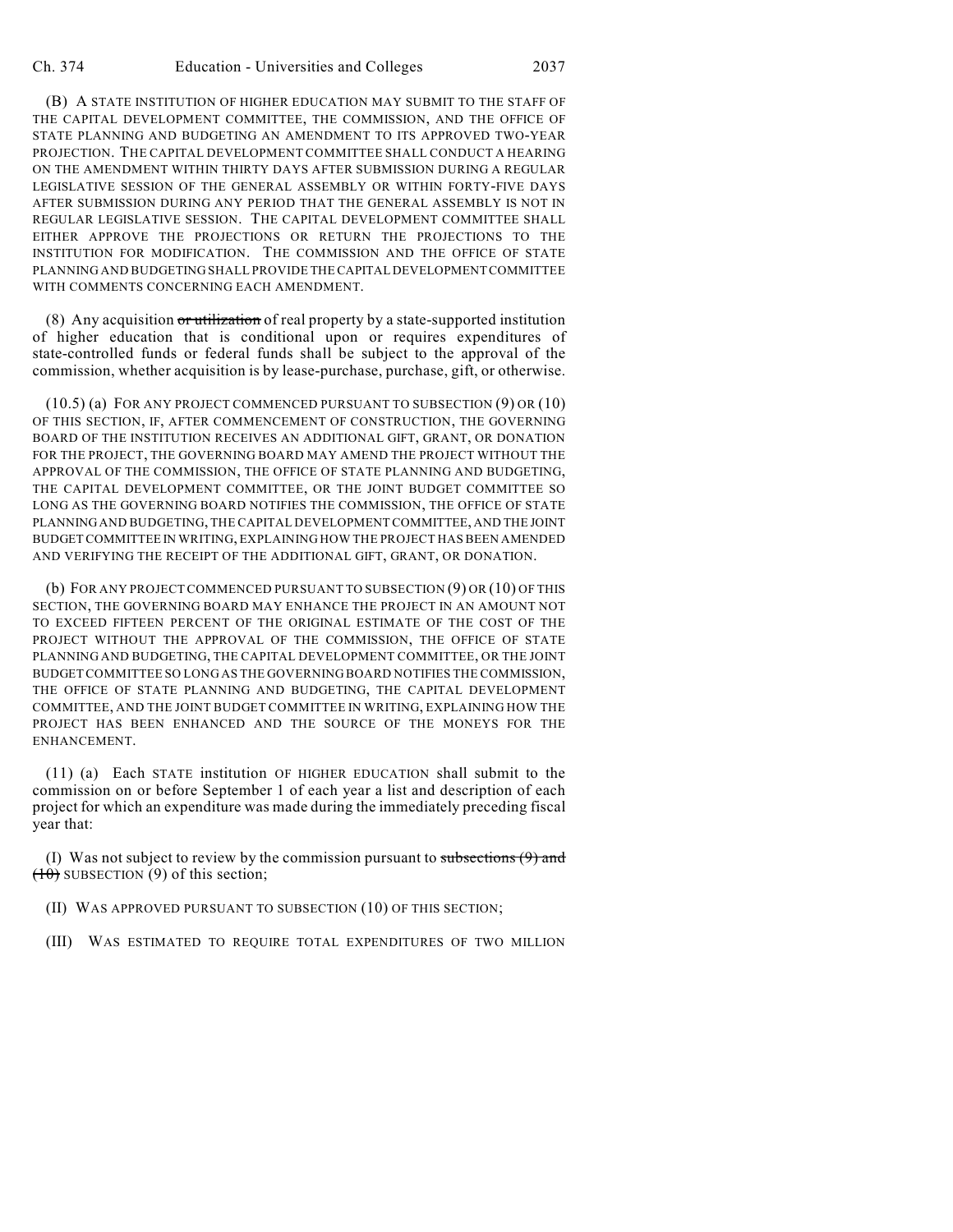## DOLLARS OR LESS; OR

(IV) WAS AMENDED OR ENHANCED AFTER COMMENCEMENT OF CONSTRUCTION PURSUANT TO SUBSECTION  $(10.5)$  OF THIS SECTION.

(b) The commission shall submit a compilation of such THE projects to the capital development committee on or before December 1 of each year.

(13) THE PROVISIONS OF THIS SECTION SHALL NOT APPLY TO ANY LOCAL JUNIOR COLLEGE DISTRICT THAT IS NOT A PART OF THE STATE SYSTEM AND NOT ELIGIBLE TO RECEIVE ANY STATE FUNDS FOR CAPITAL CONSTRUCTION PURSUANT TO SECTION 23-71-202 (3).

**SECTION 2.** 23-1-106 (9) and (10) (a), Colorado Revised Statutes, are amended to read:

**23-1-106. Duties and powers of the commission with respect to capital construction and long-range planning.** (9) (a) The commission shall review and approve any plan for a capital construction project that is estimated to require total expenditures exceeding two million dollars and EXCEPT AS PROVIDED IN PARAGRAPH (d) OF THIS SUBSECTION (9), A CAPITAL CONSTRUCTION PROJECT INITIATED BY THE GOVERNING BOARD OF A STATE-SUPPORTED INSTITUTION OF HIGHER EDUCATION THAT IS CONTAINED IN THE MOST RECENT UNIFIED, TWO-YEAR CAPITAL IMPROVEMENTS PROJECT PROJECTION APPROVED PURSUANT TO SUBPARAGRAPH (II) OF PARAGRAPH (c) OF SUBSECTION (7) OF THIS SECTION, AS THE PROJECTION MAY BE AMENDED FROM TIME TO TIME, AND that is to be constructed, operated, and maintained solely from student fees, auxiliary facility funds, wholly endowed gifts and bequests, research building revolving funds, or a combination of such sources, as provided in sections 23-5-102, 23-5-103, 23-5-112, 23-20-124, 23-31-129, and 23-41-117 and section 24-75-303 (3), C.R.S. Any such plan for a capital construction project that is estimated to require total expenditures of two million dollars or less CASH FUNDS HELD BY THE INSTITUTION shall not be subject to ADDITIONAL review or approval by the commission, THE OFFICE OF STATE PLANNING AND BUDGETING, THE CAPITAL DEVELOPMENT COMMITTEE, OR THE JOINT BUDGET COMMITTEE.

(b) Upon approval of a plan for a capital construction project pursuant to paragraph (a) of this subsection (9), the commission shall submit such plan to the capital development committee. The capital development committee shall make a recommendation regarding the project to the joint budget committee. Following receipt of the recommendation, the joint budget committee shall refer its recommendations regarding the project, with written comments, to the commission. EXCEPT AS PROVIDED IN PARAGRAPH (d) OF THIS SUBSECTION (9), A CAPITAL CONSTRUCTION PROJECT FOR AN ACADEMIC BUILDING INITIATED BY THE GOVERNING BOARD OF A STATE-SUPPORTED INSTITUTION OF HIGHER EDUCATION THAT IS CONTAINED IN THE MOST RECENT UNIFIED, TWO-YEAR CAPITAL IMPROVEMENTS PROJECT PROJECTION APPROVED PURSUANT TO SUBPARAGRAPH (II) OF PARAGRAPH (c) OF SUBSECTION (7) OF THIS SECTION, AS THE PROJECTION MAY BE AMENDED FROM TIME TO TIME, AND THAT IS TO BE CONSTRUCTED SOLELY FROM CASH FUNDS HELD BY THE INSTITUTION AND OPERATED AND MAINTAINED FROM SUCH FUNDS OR FROM STATE MONEYS APPROPRIATED FOR SUCH PURPOSE, OR BOTH, SHALL NOT BE SUBJECT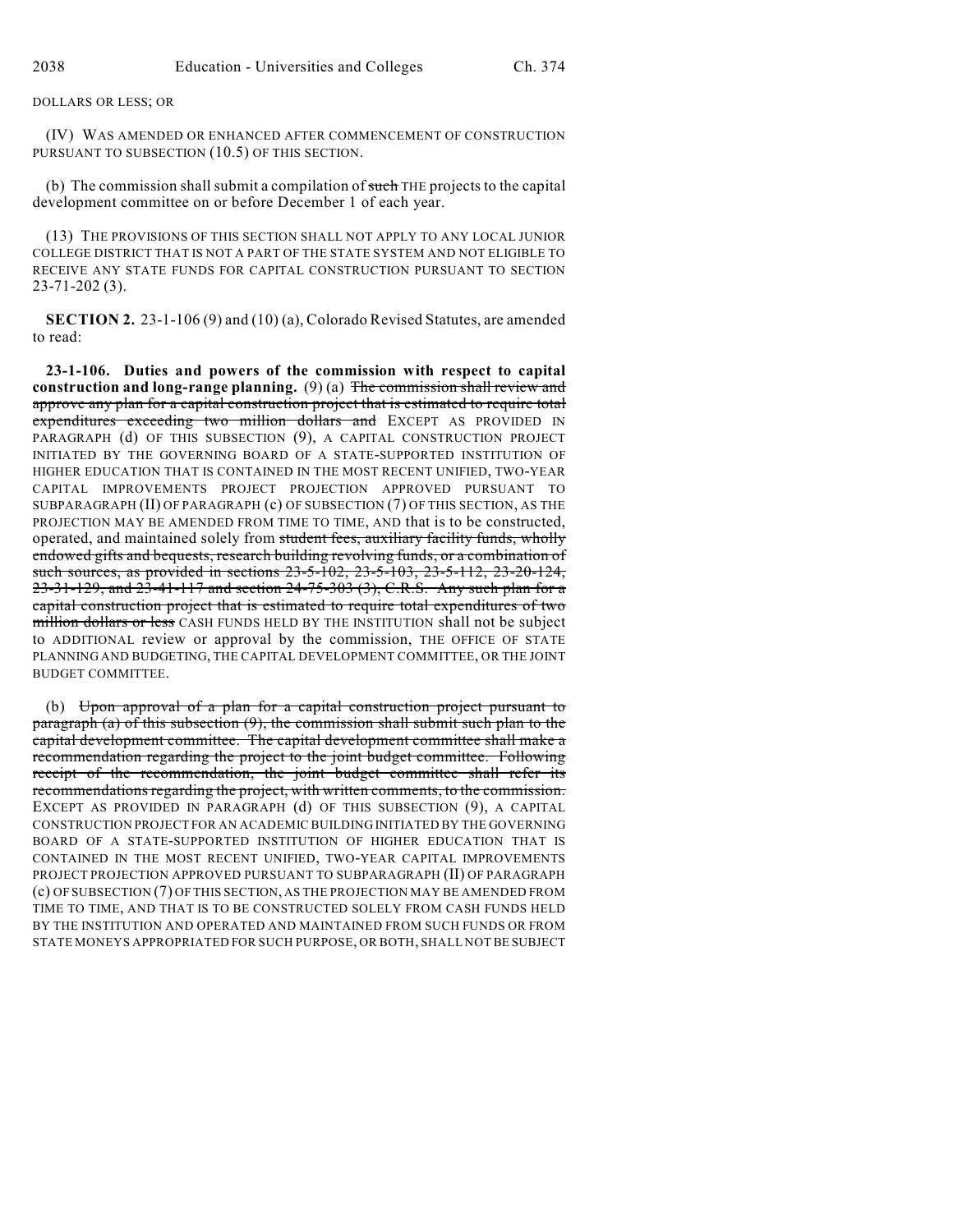TO ADDITIONAL REVIEW OR APPROVAL BY THE COMMISSION, THE OFFICE OF STATE PLANNING AND BUDGETING, THE CAPITAL DEVELOPMENT COMMITTEE, OR THE JOINT BUDGET COMMITTEE. ANY CAPITAL CONSTRUCTION PROJECT SUBJECT TO THIS PARAGRAPH (b) SHALL COMPLY WITH THE HIGH PERFORMANCE STANDARD CERTIFICATION PROGRAM ESTABLISHED PURSUANT TO SECTION 24-30-1305, C.R.S.

(c) The commission, the capital development committee, and the joint budget committee shall by agreement adopt procedures governing the capital development committee and joint budget committee review of projects subject to this subsection (9) and subsection (10) of this section, which agreement shall provide that, whenever possible, the capital development committee shall submit recommendations to the joint budget committee and the joint budget committee shall submit recommendations to the commission within thirty days after each committee receives the information prescribed in the agreement as necessary for its review. EACH GOVERNING BOARD SHALL ENSURE, CONSISTENT WITH ITS RESPONSIBILITIES AS SET FORTH IN SECTION 5 (2) OF ARTICLE VIII OF THE STATE CONSTITUTION, THAT A CAPITAL CONSTRUCTION PROJECT INITIATED PURSUANT TO THIS SUBSECTION (9) SHALL BE IN ACCORDANCE WITH ITS INSTITUTION'S MISSION, BE OF A SIZE AND SCOPE TO PROVIDE FOR THE DEFINED PROGRAM NEEDS, AND BE DESIGNED IN ACCORDANCE WITH ALL APPLICABLE BUILDING CODES AND ACCESSIBILITY STANDARDS.

(d) (I) THE PROVISIONS OF THIS SUBSECTION (9) SHALL NOT APPLY TO A PROJECT THAT IS TO BE CONSTRUCTED IN WHOLE OR IN PART USING MONEYS SUBJECT TO THE HIGHER EDUCATION REVENUE BOND INTERCEPT PROGRAM ESTABLISHED PURSUANT TO SECTION 23-5-139.

(II) ANY PLAN FOR ANY SUCH CAPITAL CONSTRUCTION PROJECT THAT IS ESTIMATED TO REQUIRE TOTAL EXPENDITURES OF TWO MILLION DOLLARS OR LESS SHALL NOT BE SUBJECT TO REVIEW OR APPROVAL BY THE COMMISSION.

(10) (a) (I) THE COMMISSION SHALL REVIEW AND APPROVE ANY PLAN FOR A CAPITAL CONSTRUCTION PROJECT THAT IS ESTIMATED TO REQUIRE TOTAL EXPENDITURES EXCEEDING TWO MILLION DOLLARS AND THAT IS TO BE CONSTRUCTED, OPERATED, AND MAINTAINED SOLELY FROM CASH FUNDS HELD BY THE INSTITUTION THAT, IN WHOLE OR IN PART, ARE SUBJECT TO THE HIGHER EDUCATION REVENUE BOND INTERCEPT PROGRAM ESTABLISHED PURSUANT TO SECTION 23-5-139.

(II) The commission shall review and approve any plan for a capital construction project FOR AN ACADEMIC BUILDING that is estimated to require total expenditures exceeding two million dollars, and that is to be constructed solely from cash funds held by the institution other than those funds specified in paragraph (a) of subsection (9) of this section THAT, IN WHOLE OR IN PART, ARE SUBJECT TO THE HIGHER EDUCATION REVENUE BOND INTERCEPT PROGRAM ESTABLISHED PURSUANT TO SECTION 23-5-139, and THAT IS operated and maintained from such cash funds or from state moneys appropriated for such purpose, or both. ANY CAPITAL CONSTRUCTION PROJECT SUBJECT TO THIS SUBPARAGRAPH (II) SHALL COMPLY WITH THE HIGH PERFORMANCE STANDARD CERTIFICATION PROGRAM ESTABLISHED PURSUANT TO SECTION 24-30-1305, C.R.S.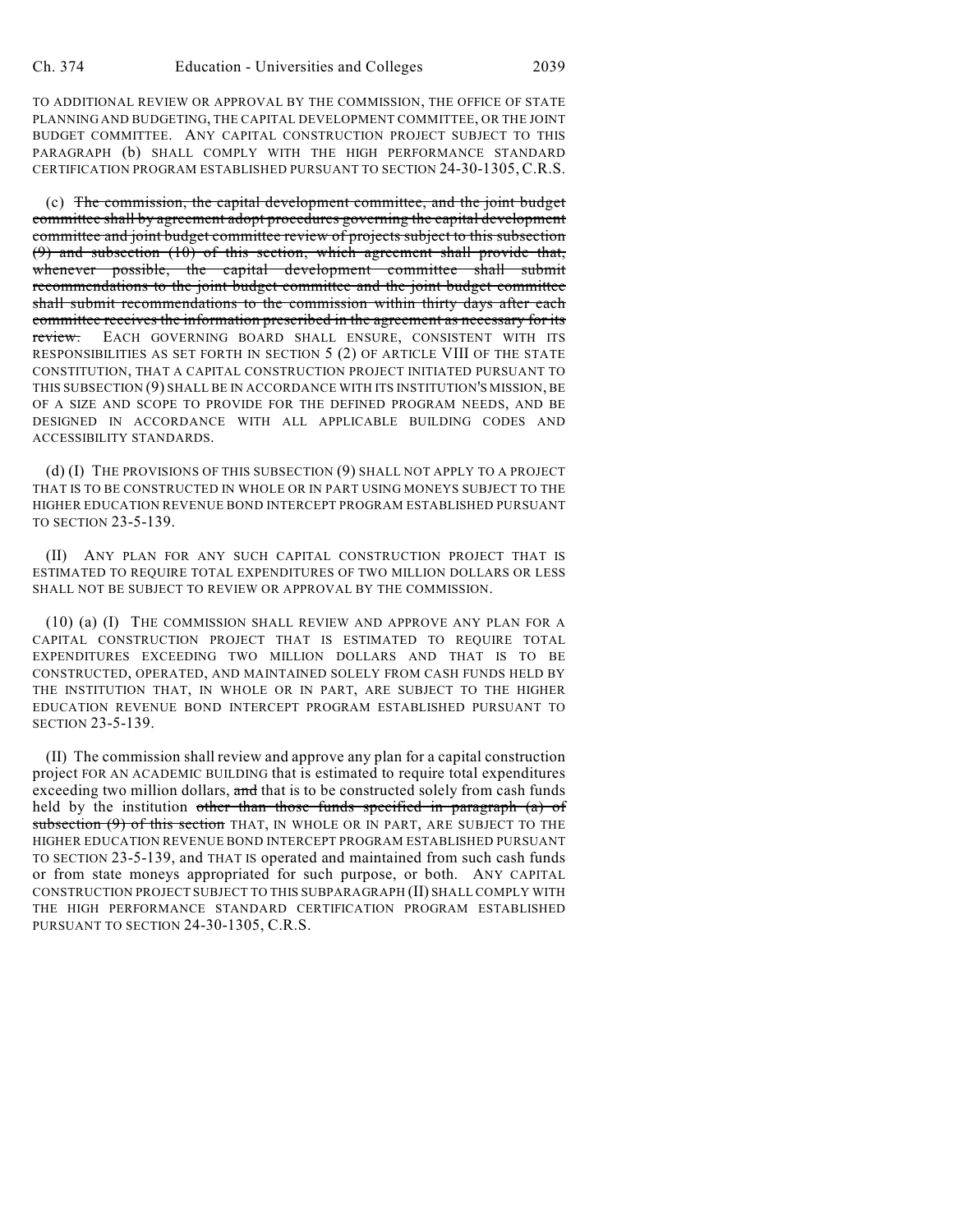(III) Any plan for any such capital construction project that is estimated to require total expenditures of two million dollars or less shall not be subject to review or approval by the commission.

**SECTION 3.** 24-37-304 (1) (c.3) (I), Colorado Revised Statutes, is amended to read:

**24-37-304. Additional budgeting responsibilities.** (1) In addition to the responsibilities enumerated in section 24-37-302, the office of state planning and budgeting shall:

(c.3) (I) EXCEPT FOR PROJECTS AUTHORIZED PURSUANT TO SECTION 23-1-106 (9) OR (10), C.R.S., ensure submission of all capital construction and controlled maintenance requests and proposals for the acquisition of capital assets by each state department, institution, and agency to the capital development committee no later than September 1 of each year;

**SECTION 4.** 24-30-1303 (5), Colorado Revised Statutes, is amended BY THE ADDITION OF A NEW PARAGRAPH to read:

**24-30-1303. Department of personnel - responsibilities.** (5) (c) IF THE EXECUTIVE DIRECTOR DETERMINES THAT THE GOVERNING BOARD OF A STATE INSTITUTION OF HIGHER EDUCATION HAS ADOPTED PROCEDURES THAT ADEQUATELY MEET THE SAFEGUARDS SET FORTH IN THE REQUIREMENTS OF PART 14 OF THIS ARTICLE AND ARTICLE 92 OF THIS TITLE, THE EXECUTIVE DIRECTOR MAY EXEMPT THE INSTITUTION FROM ANY OF THE PROCEDURAL REQUIREMENTS OF PART 14 OF THIS ARTICLE AND ARTICLE 92 OF THIS TITLE IN REGARD TO A CAPITAL CONSTRUCTION PROJECT TO BE CONSTRUCTED PURSUANT TO THE PROVISIONS OF SECTION 23-1-106 (9) OR (10),C.R.S.; EXCEPT THAT THE SELECTION OF ANY CONTRACTOR TO PERFORM PROFESSIONAL SERVICES AS DEFINED IN SECTION 24-30-1402 (6) SHALL BE MADE IN ACCORDANCE WITH THE CRITERIA SET FORTH IN SECTION 24-30-1403 (2).

**SECTION 5.** 24-30-1405, Colorado Revised Statutes, is amended to read:

**24-30-1405. Public notice.** When professional services are required to be contracted for, public notice shall be given by the state agency if the basic construction cost of the project is estimated by the state agency to be more than five hundred thousand dollars or if the fee for the professional services is estimated to exceed fifty thousand dollars; except that, for projects under the supervision of the department of transportation OR FOR CONTRACTS WITH A STATE INSTITUTION OF HIGHER EDUCATION, public notice shall be given by the department OR INSTITUTION if the basic transportation-related construction cost OR THE BASIC CONSTRUCTION COST of the project is estimated by the department OR INSTITUTION to be more than one million dollars or if the fee for professional engineering or surveying services is estimated to exceed one hundred thousand dollars. Such THE public notice shall be given at least fifteen days prior to the selection of the three or more most highly qualified persons by the principal representative pursuant to section 24-30-1403 (2), and, except for projects under the supervision of the department of transportation, such THE public notice shall be given no later than eight weeks after the date on which the appropriation for the project becomes law. Such THE public notice shall be given by publication at least two times in one or more daily newspapers of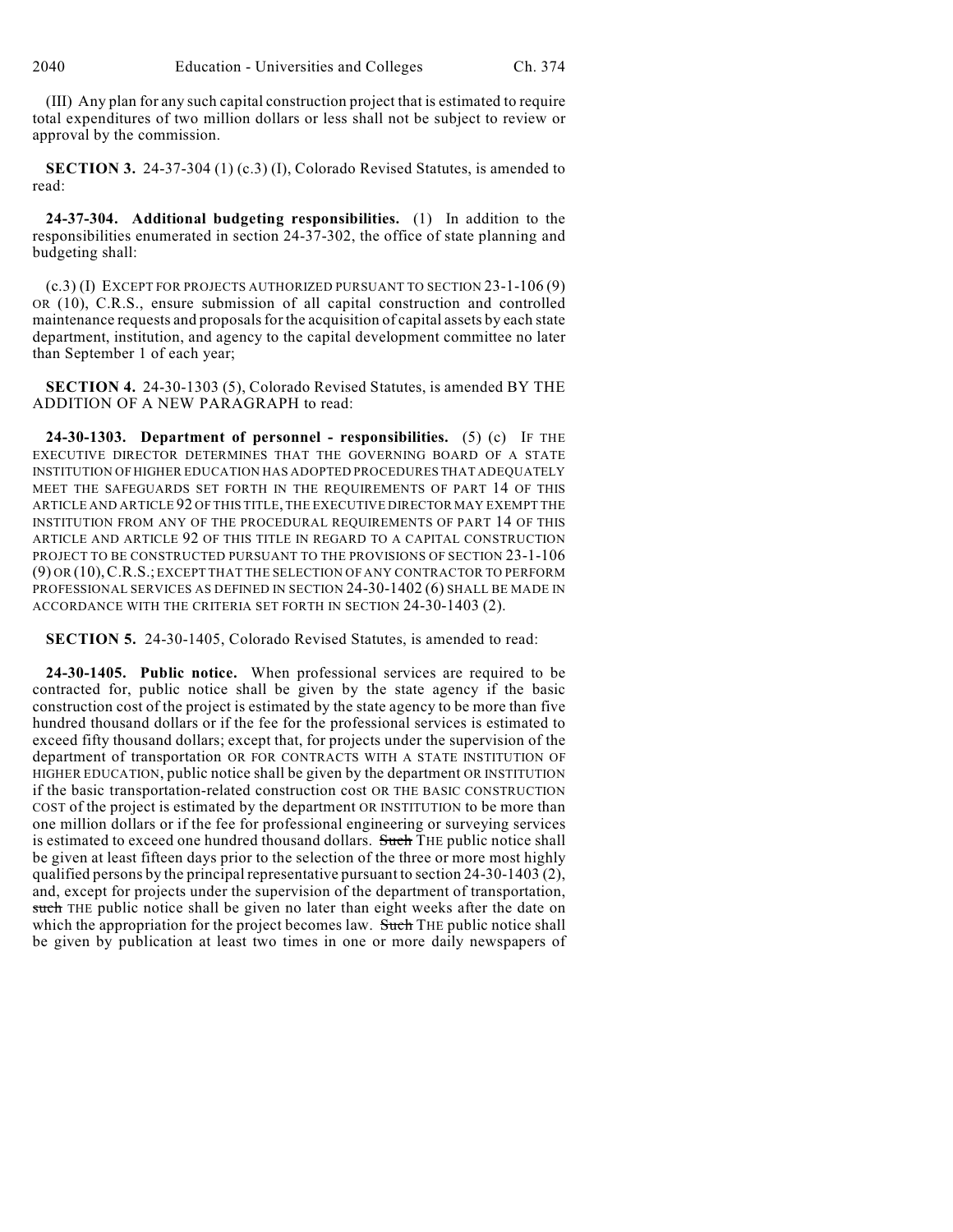general circulation in this state; and EXCEPT THAT, FOR CONTRACTS WITH A STATE INSTITUTION OF HIGHER EDUCATION, PUBLIC NOTICE SHALL BE GIVEN BY PUBLICATION AT LEAST ONCE IN ONE OR MORE DAILY NEWSPAPERS OF GENERAL CIRCULATION IN THIS STATE. THE PUBLIC NOTICE shall contain a general description of the proposed project and shall indicate the procedure by which interested persons may apply for consideration for the contract.

**SECTION 6.** 24-75-303 (3) (a), Colorado Revised Statutes, is amended to read:

**24-75-303.** Appropriation for capital construction. (3) (a)  $N\sigma$  A capital construction project for a state-supported institution of higher education that is estimated to require total expenditures exceeding two million dollars may NOT be commenced unless:

(I) The project:

 $(A)$  Is to be constructed solely from cash funds held by the institution; other than those funds specified in subparagraph (II) of this paragraph (a) and

(B) Is to be operated and maintained from such cash funds or from state moneys appropriated for such purpose, or both; and the plan for the project IS TO BE CONSTRUCTED IN WHOLE OR IN PART USING MONEYS SUBJECT TO THE HIGHER EDUCATION REVENUE BOND INTERCEPT PROGRAM ESTABLISHED PURSUANT TO SECTION 23-5-139, C.R.S.; AND

(C) Has been approved by the Colorado commission on higher education pursuant to section 23-1-106 (10), C.R.S.; or

 $(II)$  (A) The PLAN FOR THE project is to be constructed, operated, and maintained solely from student fees, auxiliary enterprise funds, wholly endowed gifts and bequests, research building revolving funds, or a combination of such sources, and the plan has been approved by the Colorado commission on higher education in accordance with section  $23$ -1-106 (9), C.R.S. WAS CONTAINED IN THE MOST RECENT UNIFIED, TWO-YEAR CAPITAL IMPROVEMENTS PROJECTION PROVIDED PURSUANT TO SECTION 23-1-106 (6) (b), C.R.S., AS THE PROJECTION MAY BE AMENDED FROM TIME TO TIME;

(B) THE PROJECT HAS BEEN APPROVED BY THE GOVERNING BOARD OF THE INSTITUTION; AND

(C) THE PROJECT IS TO BE CONSTRUCTED, OPERATED, AND MAINTAINED SOLELY FROM CASH FUNDS HELD BY THE INSTITUTION, OR THE PROJECT IS AN ACADEMIC BUILDING AND IS TO BE CONSTRUCTED SOLELY FROM CASH FUNDS HELD BY THE INSTITUTION, BUT MAY BE OPERATED OR MAINTAINED USING CASH FUNDS OR STATE MONEYS APPROPRIATED FOR SUCH PURPOSES, OR BOTH.

**SECTION 7.** 24-92-103 (3), Colorado Revised Statutes, is amended to read:

**24-92-103. Construction of public projects - competitive sealed bidding.** (3) Adequate public notice of the invitation for bids shall be given at least fourteen days prior to the date set forth therein for the opening of bids, pursuant to rules.